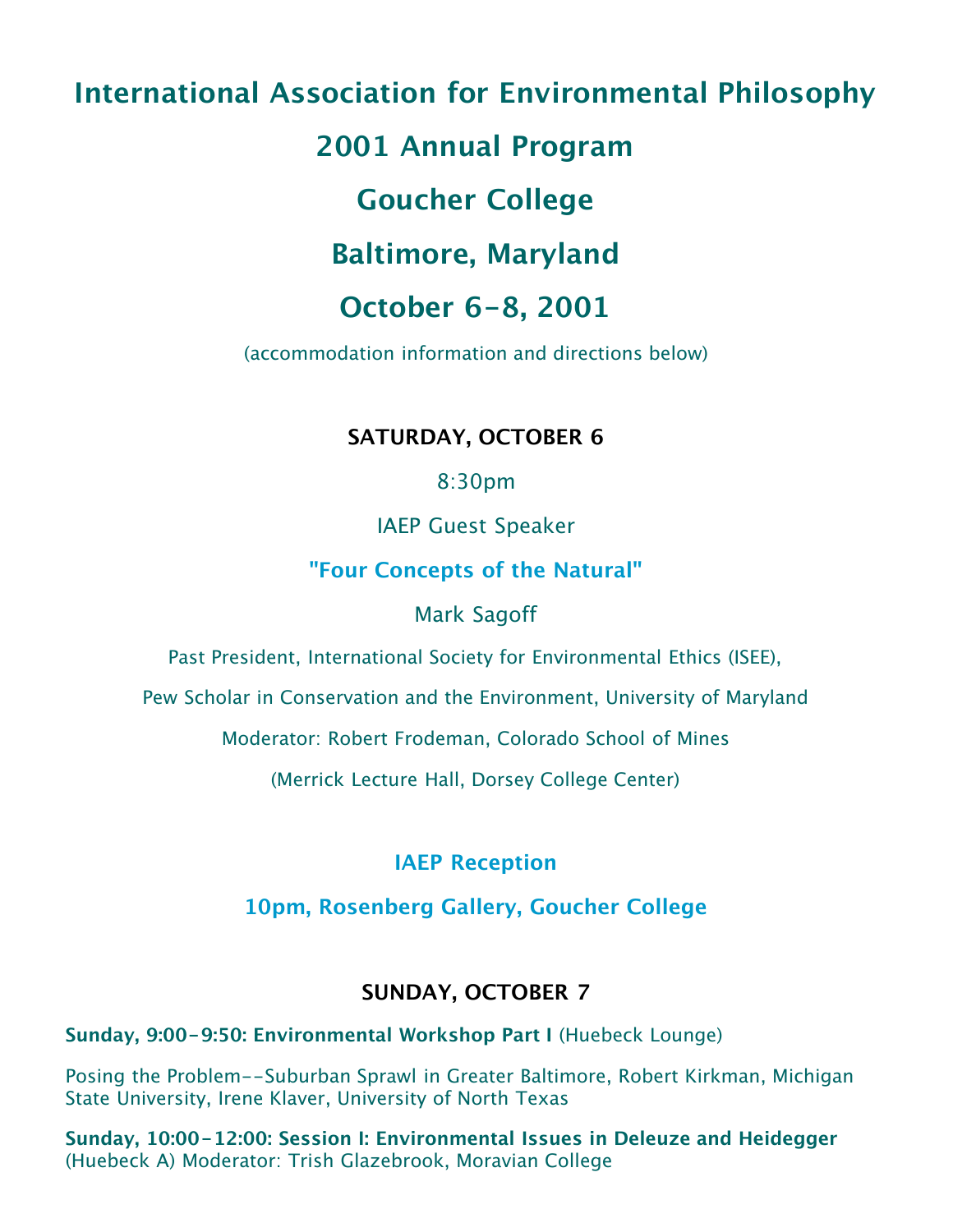"On Movement: Darwin and Deleuze Towards an Ethico-Poetics," Sherry Brennan, Penn State University

"Questioning Heidegger's Analysis of Technology," Lawrence K. Schmidt, Hendrix College

"The Ontological Foundations of Environmental Ethics," Chris Latiolais, Kalamazoo **College** 

**Session II: Politics/Ethics/Education** (Heubeck B) Moderator: Jonathan Maskit, Denison **University** 

"Habermas' Discourse Ethics: An Untapped Potential," W. S. K. Cameron, Loyola Marymount University

"The Moral Poverty of Education as Simulation," Kathryn Ross Wayne, Western Washington **University** 

"Anarchism, Ecology, Education: Reading the Work of Mikhail Bakunin," Rebecca Matusewicz, Eastern Michigan University

"ReLanguaging Speciesism: Extending Cheney's Postmodern Environmental Ethics," Cathy B. Glenn, Southern Illinois University

**Sunday 1:30-3:30 Session I: Elements of Environmental Philosophy** (Huebeck A) Moderator: Lawrence Cahoone, College of the Holy Cross

"The Elements and Environmental Philosophy: From Empedocles' Rhizomata to Bachelard's Reveries," David Macauley, Oberlin College

"Drinking Sun Melted Snow by Moonlight," James Hatley, Salisbury State University

"The Return of the Wild When Wilderness Has Gone," Diane P. Michelfelder, Utah State **University** 

**Session II: Multi-Planetary Ethics** (Huebeck B) Moderator: John Van Buren, Fordham **University** 

"Earthbody Ethics," Glenn Mazis, Soka University/Penn State Harrisburg

"Mars Attacked! Toward an Inter-Planetary Environmental Ethic," H. Peter Steeves, DePaul **University** 

"Earth Cop" Performative: Collapsing Binaries in Human-Environment Relations Through Activist Performance," Jonathan M. Gray, Southern Illinois University

**Sunday, 3:45-5:20: Roundtable Discussion** (Huebeck A) Moderator: David Wood, Vanderbilt University

"Liminal Nature:" Edward Casey, SUNY Stony Brook, Irene Klaver, University of North Texas, David Wood, Vanderbilt University

**Sunday, 5:30: BUSINESS MEETING** (Huebeck A)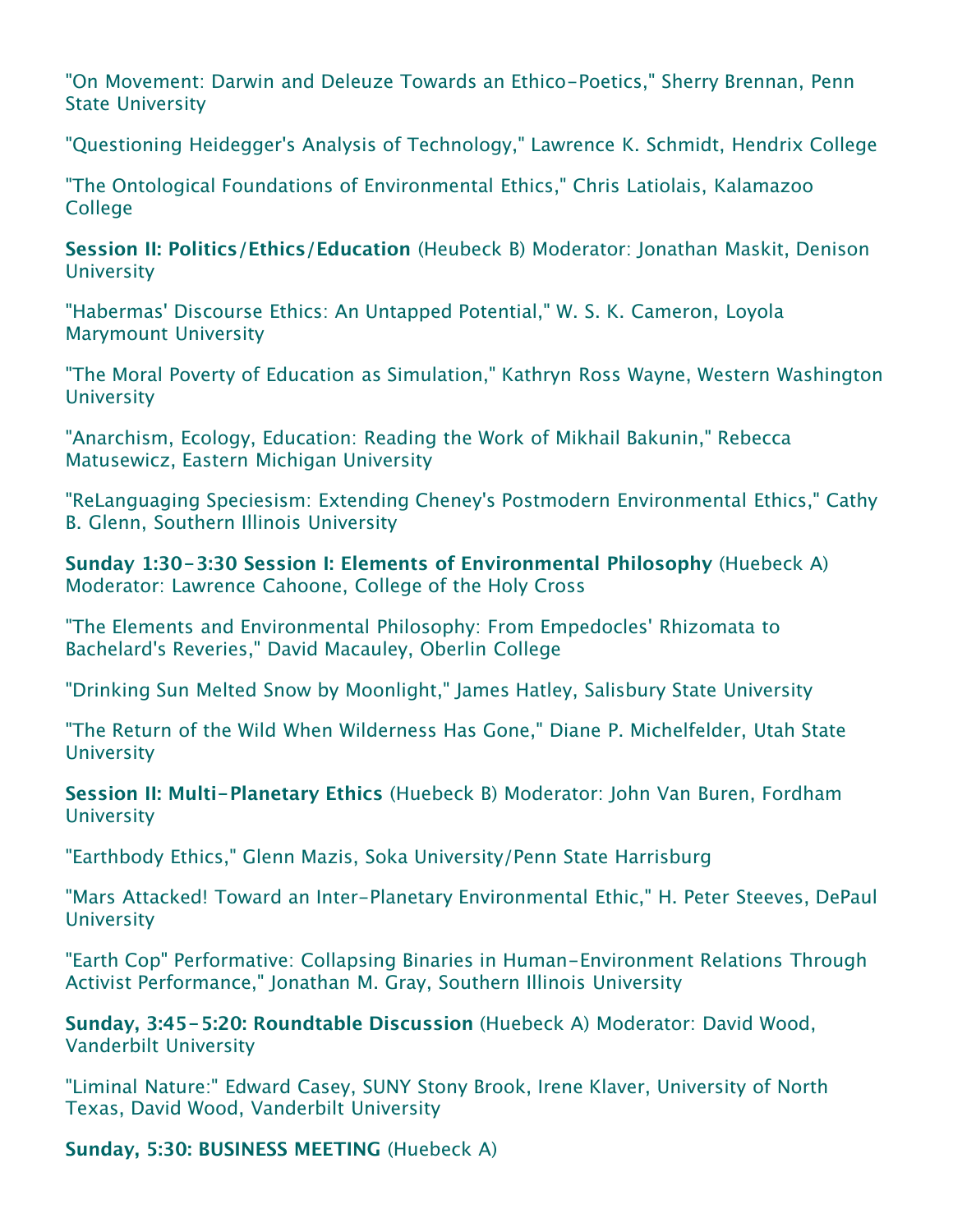#### **Sunday, 8:00-9:00pm: Environmental Workshop Part II** (Huebeck Lounge)

Seeking Solutions--Suburban Sprawl in Greater Baltimore, Robert Kirkman, Michigan State University, Irene Klaver, University of North Texas

#### **MONDAY, OCTOBER 8, 2001**

#### **IAEP SYMPOSIUM: NATURE AND THE SACRED**

**9-11:00am, Session I: Givenness, Defilement, Transformation (Grayson Room)** Moderator: Ingrid Leman Stefanovic, University of Toronto

"The Givenness of Nature: An Essay in Aesthetico-Theology," Bruce V. Foltz, Eckerd College

"Earth as Sacred Site: The Breaking of Defilement," Edward F. Mooney, Sonoma State **University** 

"Perception, Incarnation, and Transformation: Sacred Images of Human Corporeality," Michael E. Zimmerman, Tulane University

**11:15am-1:15pm, Session II: Back to Basics (Grayson Room)** Moderator: Brian Schroeder, Rochester Institute of Technology

"Sacred Nature, Holy Earth, Whole Thinking," Gail Stenstad, East Tennessee State **University** 

"Dwelling in the Holy: Dolores LaChapelle on the Sacred," Kenneth Maly, University of Wisconsin-LaCrosse

"Paleolithic Cave Art: An Inquiry into the Origins of the Sacred," Maxine Sheets-Johnstone, University of Oregon

#### **Accommodations:**

Sessions will be held at both Goucher College 1021 Dulaney Valley Rd., in Towson, MD and the Sheraton Baltimore North, 903 Dulaney Valley Road, which is immediately adjacent to Goucher.

**Lodging** for conference participants is available at the Sheraton Baltimore North. The rate for all rooms is \$109 a night plus tax, October 6-8. The Sheraton's number is 1-800- 433-7619 or 410-321-7400. Be sure to identify yourself as a member of IAEP. NOTE: ROOM RESERVATIONS MUST BE MADE BY SEPTEMBER 7, 2001.

**Graduate students** may occupy rooms with up to four person per room at the same rates as above with no additional cost.

**Registration** will take place Saturday from 8:00 to 8:30 outside Merrick Lecture Hall, and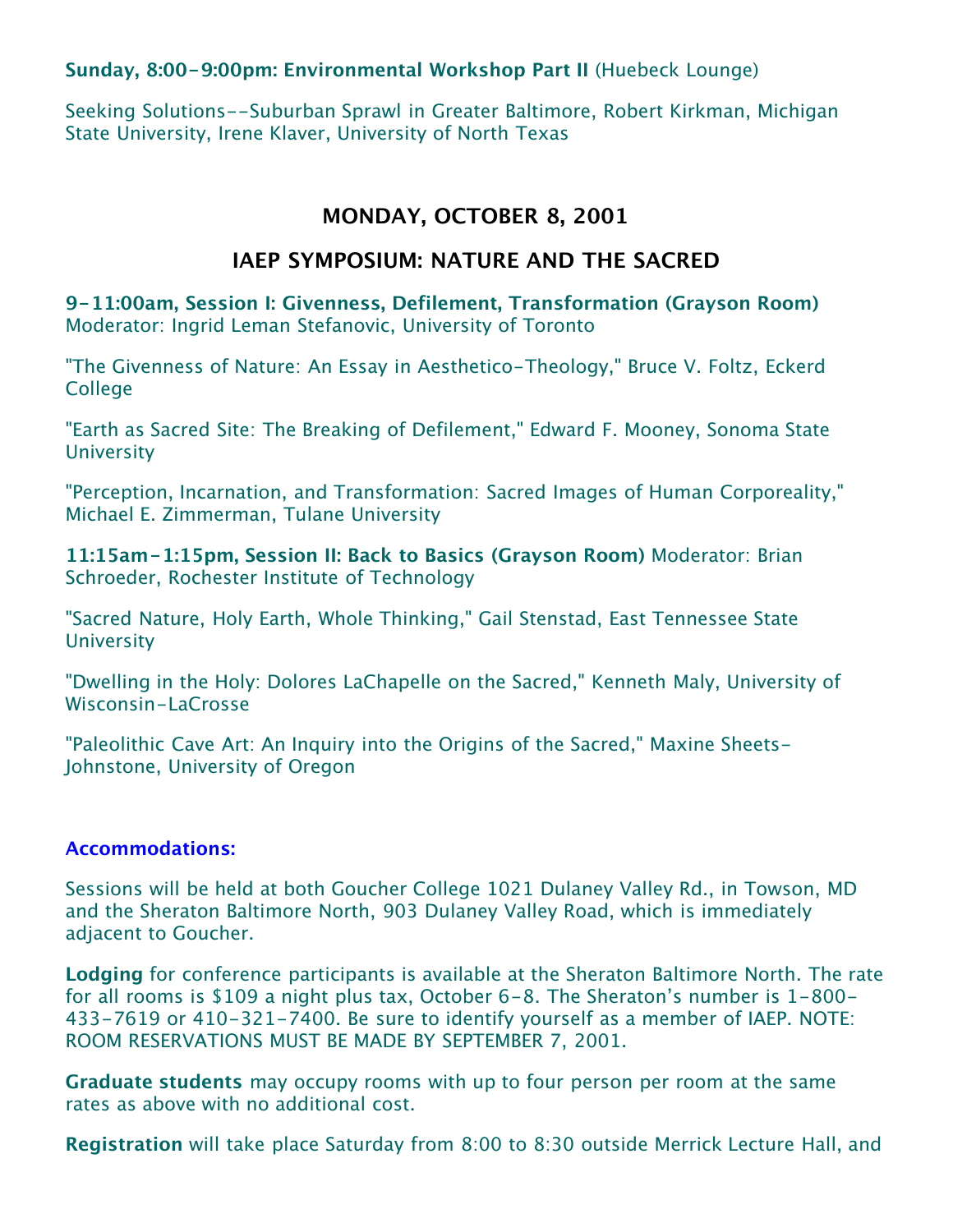Sunday, 8:30 to 10:30 outside Huebeck Room A. All Saturday and Sunday sessions and events will be held in Dorsey College Center at Goucher College. All Monday sessions will be held at the Sheraton.

#### Travel Directions to Goucher College

Goucher College is located on Dulaney Valley Road, Towson, Maryland, about eight miles north of the center of Baltimore. The Maryland State Highway Administration has begun construction and renovations to the Dulaney Valley Road bridge. Please add another 10- 15 minutes to your travel schedule.

#### Directions To The Sheraton Baltimore North

903 Dulaney Valley Road \* Towson, Maryland 21204 Location: Exit 27A Dulaney Valley Road South off I/695, Baltimore's Beltway

BY CAR: From the North/Northeast: Take I/95 South towards Baltimore. Follow signs to I/695 West to Towson. Take Exit 27A Dulaney Valley Road South. Go ½ mile on Dulaney Valley Road. Make second left onto Southerly Road. Take second right and follow drive to hotel. Park in covered garage.

From the South: Take I/95 North towards Baltimore. Follow signs to I/695 West towards Towson. Take Exit 27A Dulaney Valley Road South. Go ½ mile on Dulaney Valley Road. Make second left onto Southerly Road. Take second right and follow drive to hotel. Park in covered garage.

From the Southwest: From I/66 traveling eastbound, follow signs to I/495 East towards Baltimore. Follow signs for I/95 North towards Baltimore. Follow signs for I/695 West towards Towson. Take Exit 27A Dulaney Valley Road South. Go ½ mile on Dulaney Valley Road. Make second left onto Southerly Road. Take second right and follow drive to hotel. Park in covered garage.

From the Northwest: From I/70 traveling eastbound, follow signs to I/695 North towards Towson. Take Exit 27A Dulaney Valley Road South. Go ½ mile on Dulaney Valley Road. Make second left onto Southerly Road. Take second right and follow drive to hotel. Park in covered garage.

From the Eastern Shore: From the Bay Bridge, follow Route 50 West to I/97 North. Follow signs to I/695 West to Towson. Take Exit 27A Dulaney Valley Road South. Go ½ mile on Dulaney Valley Road. Make second left onto Southerly Road. Take second right and follow drive to hotel. Park in covered garage.

From Baltimore City: Take I/83 North (Jones Falls Expressway) to I/695 East to Towson. Take Exit 27A Dulaney Valley Road South. Go ½ mile on Dulaney Valley Road. Make second left onto Southerly Road. Take second right and follow drive to hotel. Park in covered garage. From York Road: Take York Road towards Towson to Dulaney Valley Road. Pass Fairmont Avenue and make the first right onto Southerly Road and follow drive to hotel. Park in covered garage.